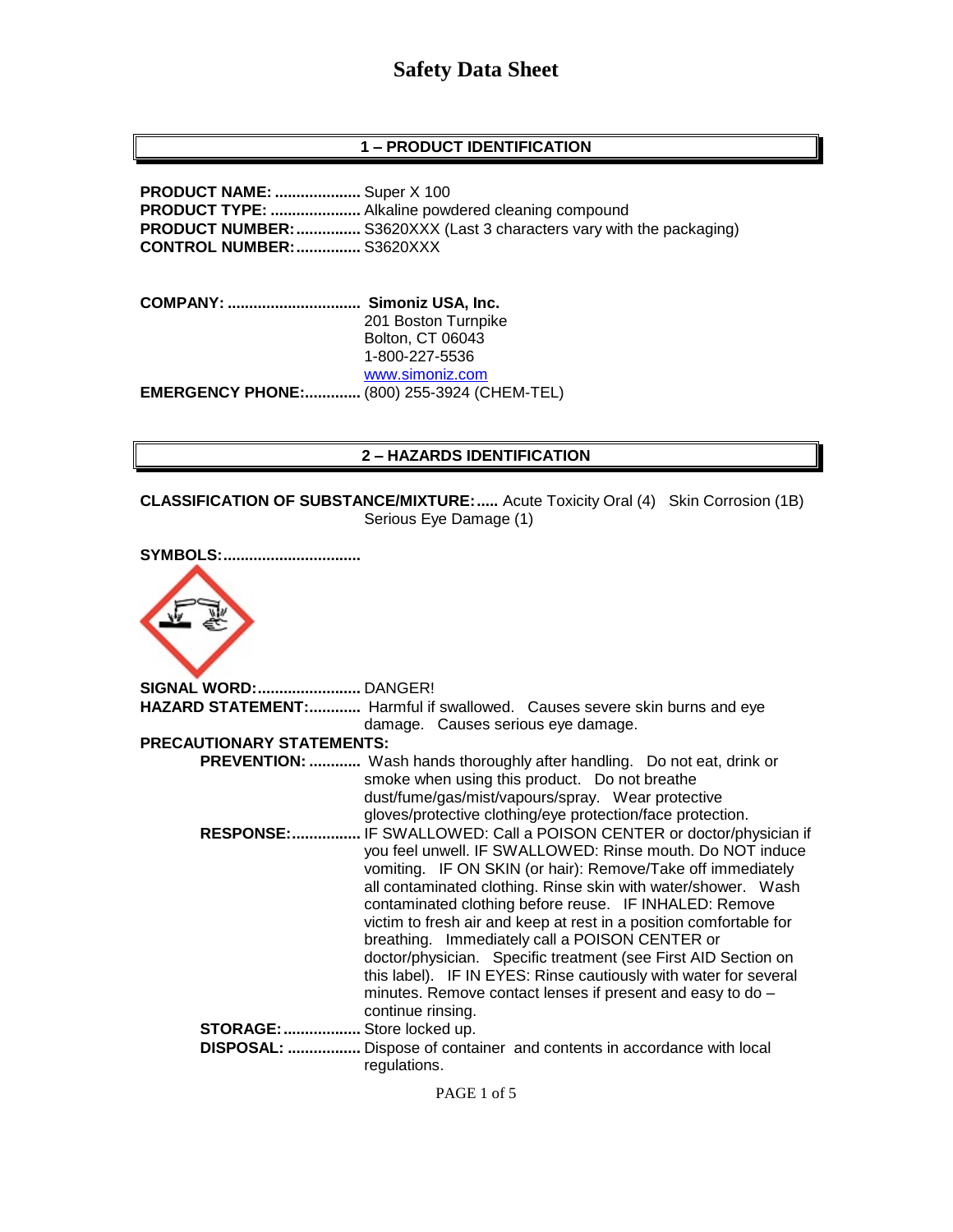### **3 – COMPOSITION / INFORMATION ON INGREDIENTS**

**INGREDIENT C.A.S. NUMBER CONCENTRATION (%)** Sodium Metasilicate Pentahydrate 6834-92-0 6834-92-0 Trisodium Phosphate 10101-89-0 20-50 Nonyl Phenol Ethoxylate 127087-87-0 1-5

### **4 – FIRST-AID MEASURES**

|                        | <b>BREATHING (INHALATION):</b> If victim shows signs of discomfort or irritation, remove to fresh |
|------------------------|---------------------------------------------------------------------------------------------------|
|                        | air. If symptoms persist, get immediate medical attention.                                        |
|                        | <b>SWALLOWING (INGESTION): .</b> DO NOT INDUCE VOMITING! Drink a large quantity of water or       |
|                        | milk. Do not attempt to give liquids to an unconscious person.                                    |
|                        | Get immediate medical attention!                                                                  |
| EYES:                  | Ingestion. Not likely to be inhaled in dangerous amounts.                                         |
| <b>SKIN (DERMAL): </b> | Flush from skin and clothing with large amounts of fresh water. If                                |
|                        | irritation persists, consult physician. Wash contaminated clothing                                |
|                        | before wearing.                                                                                   |

#### **5 – FIRE-FIGHTING MEASURES**

|                                                                                   | <b>EXTINGUISHING MEDIA:</b> This product is non-flammable. Use extinguishing media suitable |  |  |
|-----------------------------------------------------------------------------------|---------------------------------------------------------------------------------------------|--|--|
|                                                                                   | for materials already burning.                                                              |  |  |
| <b>SPECIAL FIRE FIGHTING PROCEDURES: Firefighters working in areas where this</b> |                                                                                             |  |  |
|                                                                                   | product is present should be equipped with an approved, fully<br>enclosed SCBA.             |  |  |
| <b>UNUSUAL FIRE AND EXPLOSION HAZARDS:  None known.</b>                           |                                                                                             |  |  |

#### **6 – ACCIDENTAL RELEASE MEASURES**

**SPILL PROCEDURES:.............** Powder may be picked up and reused or recycled. Check with local, state and federal authorities when liquid solutions of this product are spilled. **WASTE DISPOSAL: .................** As recommended by local, state and federal authorities.

#### **7 – HANDLING and STORAGE**

| freezing.                                                  |
|------------------------------------------------------------|
|                                                            |
| protection should not be necessary. Wear eye protection if |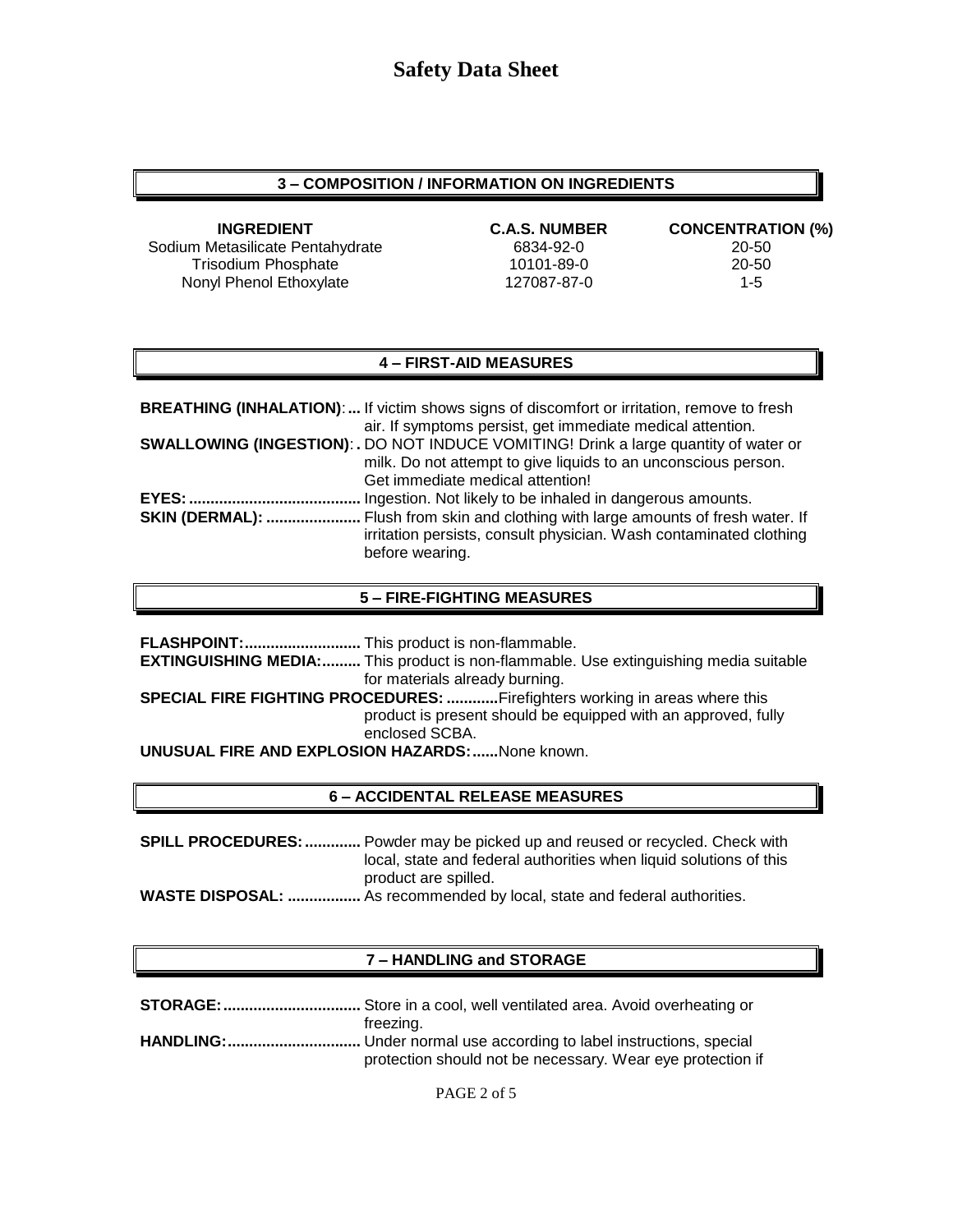product is likely to splash.Do not place this product in an unmarked container! Keep away from children! Spilled material is slippery.

#### **8 – EXPOSURE CONTROLS / PERSONAL PROTECTION**

**RESPIRATORY PROTECTION:**Not usually needed in well-ventilated areas. If needed, use a NIOSH approved respirator. **PROTECTIVE CLOTHING:.......** Nitrile or PVC gloves, and chemical splash goggles. **ADDITIONAL MEASURES: ......** Under normal use according to label instructions, special protection should not be necessary. Wear eye protection if product is likely to splash.Do not place this product in an unmarked container! Keep away from children! Spilled material is slippery.

| <b>INGREDIENT</b>                | <b>C.A.S. NUMBER</b> | <b>PEL</b>            |
|----------------------------------|----------------------|-----------------------|
| Sodium Metasilicate Pentahydrate | 6834-92-0            | No limits established |
| <b>Trisodium Phosphate</b>       | 10101-89-0           | No limits established |
| Nonyl Phenol Ethoxylate          | 127087-87-0          | No limits established |

### **9 – PHYSICAL / CHEMICAL PROPERITES**

**APPEARANCE & ODOR: .........** Light brick-red powder. Pine scented.

**ODOR THRESHOLD: ...............** N/A **pH:.............................................** N/A **MELTING POINT: .....................** N/A Powder. **FREEZING POINT: ...................** N/A **BOILING POINT:.......................** N/A Powder. **BOILING POINT RANGE:.........** N/A **FLASHPOINT:...........................** This product is non-flammable. **EVAPORATION RATE:.............** N/A **FLAMMABILITY (solid/gas):....** N/A **EXPLOSION LIMITS:................** N/A **VAPOR PRESSURE: ................** N/A **VAPOR DENSITY (AIR=1):.......** Greater than 1. **SPECIFIC GRAVITY:................** N/A Powder **SOLUBILITY IN WATER: .........** Completely soluble. **PARTITION COEFFICIENT: .....** N/A **AUTO-IGNITION TEMPERATURE:..........................**N/A **DECOMPOSITION TEMPERATURE: ......................**N/A **VISCOSITY: ..............................** N/A Powder

#### **10 – STABILITY and REACTIVITY**

**STABILITY:...............................** Stable under normal conditions. **HAZARDOUS DECOMP.: ..........** This product not known to polymerize. **INCOMPATIBILITY:..................** Do not mix with other chemicals.

PAGE 3 of 5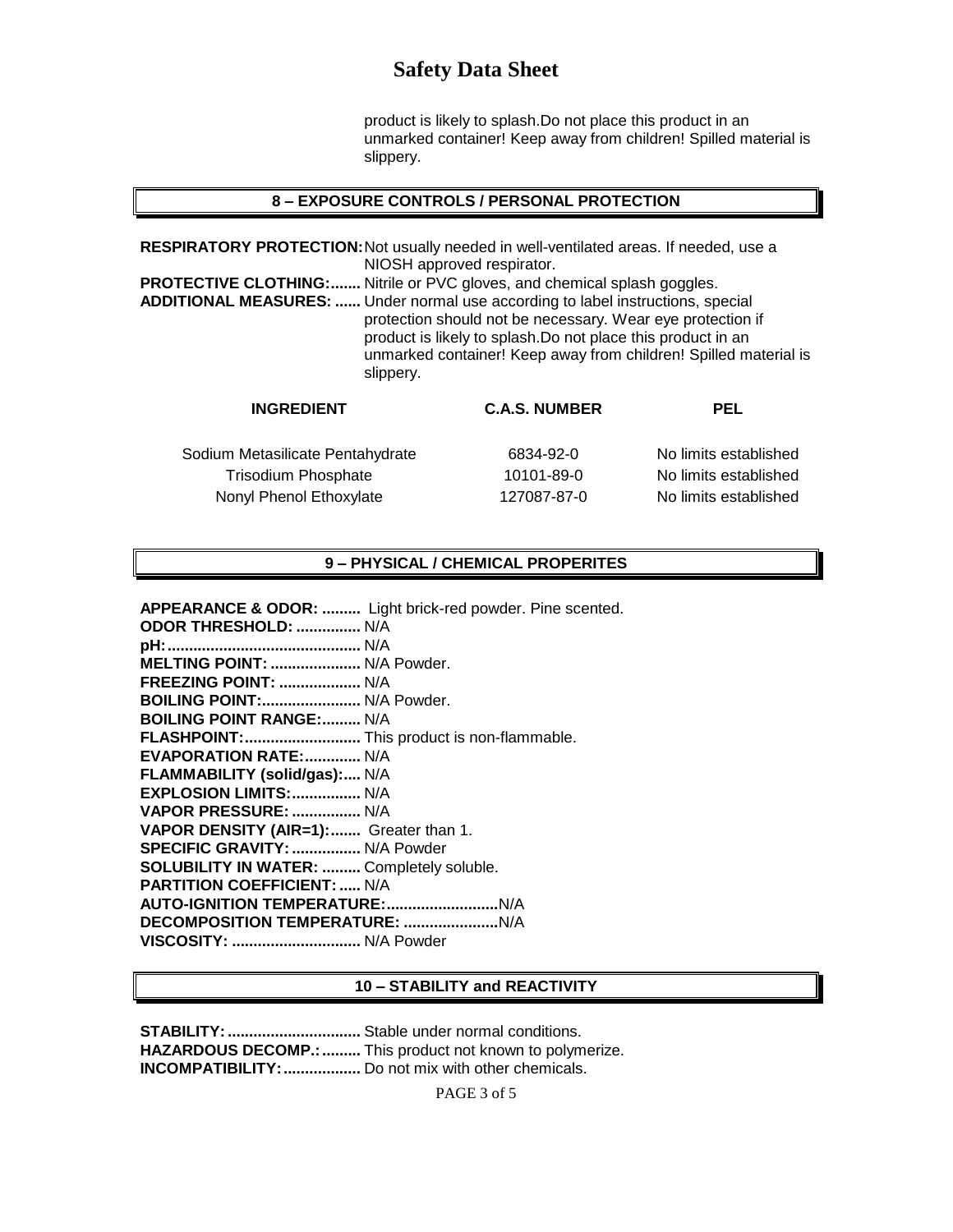### **11 – TOXICOLOGICAL INFORMATION**

**ROUTE(S) OF ENTRY:.............** Ingestion. Not likely to be inhaled in dangerous amounts. **LISTED CARCINOGEN: ...........** None over 0.1%. **MEDICAL CONDITION AGGRAVATED:..................**May aggravate pre-existing dermatitis. **INHALATION:............................** Not likely to be inhaled in hazardous amounts. Avoid exposure to mists or vapors. Maintain adequate ventilation in the work area. **INGESTION:..............................** This material can cause irritation or damage to stomach and esophagus. **EYES:........................................** Undiluted product will cause burns or eye irritation, or possibly blindness. **SKIN (DERMAL): ......................** This product may cause burns or irritation if not removed from the skin. **ACUTE TOXICITY\* (ORAL):…… .............................**>1495 mg/kg **ACUTE TOXICITY\* (DERMAL):.. .............................**>2000 mg/kg **ACUTE TOXCITY\* (INHALATION):..........................**>20,000 ppm V (Gas), >20 mg/l (Vapor), >5 mg/l (Dust)

**\***Determined using the additivity formula for mixtures (GHS Purple Book, 3.1.3.6)

**12 – ECOLOGICAL INFORMATION**

#### **ENVIRONMENTAL FATE AND DISTRIBUTION:** N/A

#### **13 –DISPOSAL CONSIDERATIONS**

**WASTE DISPOSAL: .................** As recommended by local, state and federal authorities.

#### **14 – TRANSPORTATION INFORMATION**

**PROPER SHIPPING NAME:.....** Disodium Trioxosilicate Mixture **HAZARD CLASS:......................** 8 **UN/NA NUMBER: .....................** UN 3253 **PACKAGING GROUP :.............** III

#### **15 - REGULATIONS**

Contents of this MSDS comply with the OSHA Hazard Communication Standard 29CFR 1910.1200

#### **16 – OTHER INFORMATION**

**NFPA HEALTH: ........................** 2 **NFPA FLAMMABILITY:............** 0 **NFPA REACTIVITY:..................** 0